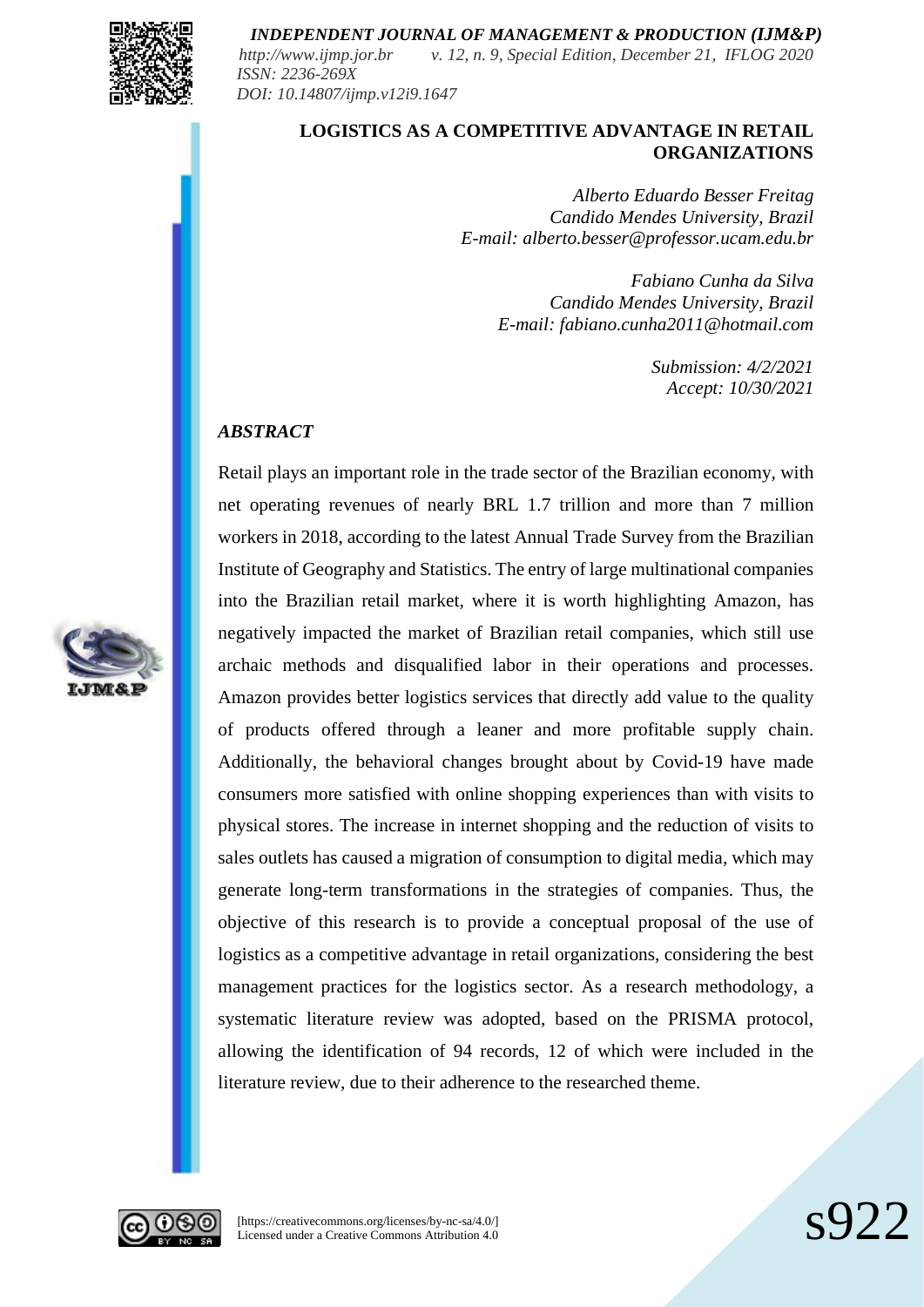The main contribution of this paper is the development of a conceptual proposal for the use of logistics as a competitive advantage in retail organizations, comprising five aspects: Information Systems, Application of KPIs aligned with the Strategic Objectives of the Organization, Creating Value for Products, Modern Management Concept and, Need for Organizations to recognize the Benefits and Advantages of Logistics.

**Keywords**: logistics; productivity; performance indicators; retail; covid-19

## **1. INTRODUCTION**

Over the last decades, logistics has become an important factor of competitive advantage in retail business organizations, due to the importance of cost reduction, productivity increase, solutions offering, value addition to commercialized products and services and the optimization of processes in the supply chain, from raw material suppliers to the delivery of finished products to customers, who are increasingly demanding in this globalized market. Retail plays an important role in the Brazilian economy's trade sector, as shown in Table 1.

| Table 1. Octicial data of trading companies                                 |              |                                                |                    |               |  |
|-----------------------------------------------------------------------------|--------------|------------------------------------------------|--------------------|---------------|--|
|                                                                             |              | Trade division                                 |                    |               |  |
| Data                                                                        | Unit         | Trade of vehicles.<br>parts and<br>motorcycles | Wholesale<br>trade | Retail trade  |  |
| Expenditure on salaries, wages                                              | <b>One</b>   |                                                |                    |               |  |
| and other remuneration in trade                                             | Thousand     | 22.664.609                                     | 59.580.206         | 155.180.371   |  |
| companies                                                                   | BRL(1)       |                                                |                    |               |  |
| Number of trading companies<br>Number of local units with resale<br>revenue | <b>Units</b> | 147.570                                        | 202.836            | 1.150.177     |  |
|                                                                             | Units        | 159.240                                        | 228.200            | 1.265.220     |  |
| Personnel employed on<br>December 31 in trade companies                     | Persons      | 894.436                                        | 1.694.794          | 7.623.197     |  |
|                                                                             | <b>One</b>   |                                                |                    |               |  |
| Net operating revenue                                                       | Thousand     | 345.061.488                                    | 1.658.759.130      | 1.692.750.485 |  |
|                                                                             | BRL(1)       |                                                |                    |               |  |
| $1$ USD = 5,719 BRL (Central Bank of Brazil, March 29, 2021)<br>(1)         |              |                                                |                    |               |  |

Table 1: General data of trading companies

Source: IBGE (2018)

Drucker (1962) stated logistics as being the "dark side" whereby the North American economy might find factors to increase productivity at business organizations, making logistics central to the development of business activities, particularly in the retail market, focus of this study. In face of economic changes in constant transformation, more competitive markets are created and with efficient and effective managerial demands in operations, in such a way that logistics has been standing out over time as an important managerial concept (Carvalho, 2002).

s923

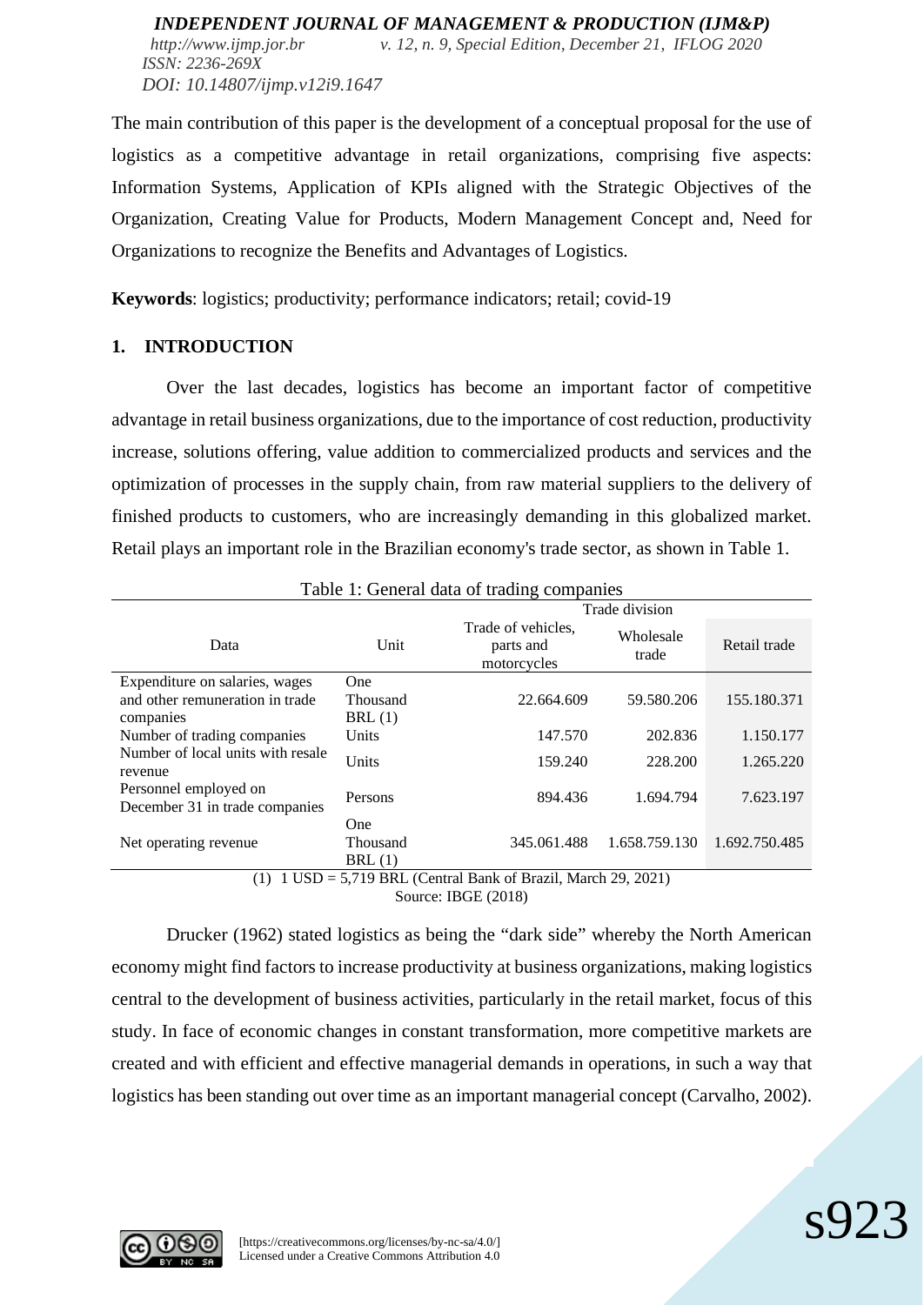Additionally, the behavioral changes brought by Covid-19 have made consumers more satisfied with online shopping experiences than with visits to physical stores. The increase in internet shopping and the reduction of visits to outlets has caused a migration of consumption to digital media, which may generate long-term transformations in companies' strategies.

According to a study by SBVC (2020), 91% of consumers say they are satisfied with their online shopping experience, ten percentage points more than their satisfaction with physical stores. Just over half (53%) of respondents are visiting physical retail less and 55% shop at least monthly in online channels. In addition, 14% of online consumers made their first online purchase during the pandemic.

Considering the above mentioned context, the following research question was defined: How can logistics contribute with the development of companies within the Brazilian retail market? The subject matter of this study is justified, primarily due to the entry of large multinational companies into the Brazilian retail market, where Amazon is worth mentioning, offering better logistics services which directly add value to the quality of offered products, by means of a leaner and more profitable supply chain. Amazon's arrival has negatively impacted the market of Brazilian retail companies, which still use archaic methods and unqualified labor in their operations and processes.

This research also intends to study little or poorly explored gaps in daily business life, with a focus on logistics operations and the optimized application of operational processes, in addition to the creation and monitoring of performance indicators in companies, and information systems in the logistics sector, focusing on productivity increase, expense reduction, and serving as a competitive differential for business organizations.

Based on the aforementioned, the objective of this research is to present a conceptual proposal for the use of logistics as a competitive advantage in retail organizations, considering the best management practices for the logistics sector, presenting Key Performance Indicators (KPI's) and information systems, to enhance the results of companies.

This study adopted as methodology a systematic literature review, based on the PRISMA protocol with searches in scientific databases Scielo and Capes Journals Website (search subject), besides books and technical journals specialized in the logistics field, exploring subjects such as:

 $\varsigma$ Q

• A brief history of logistics in the business environment;

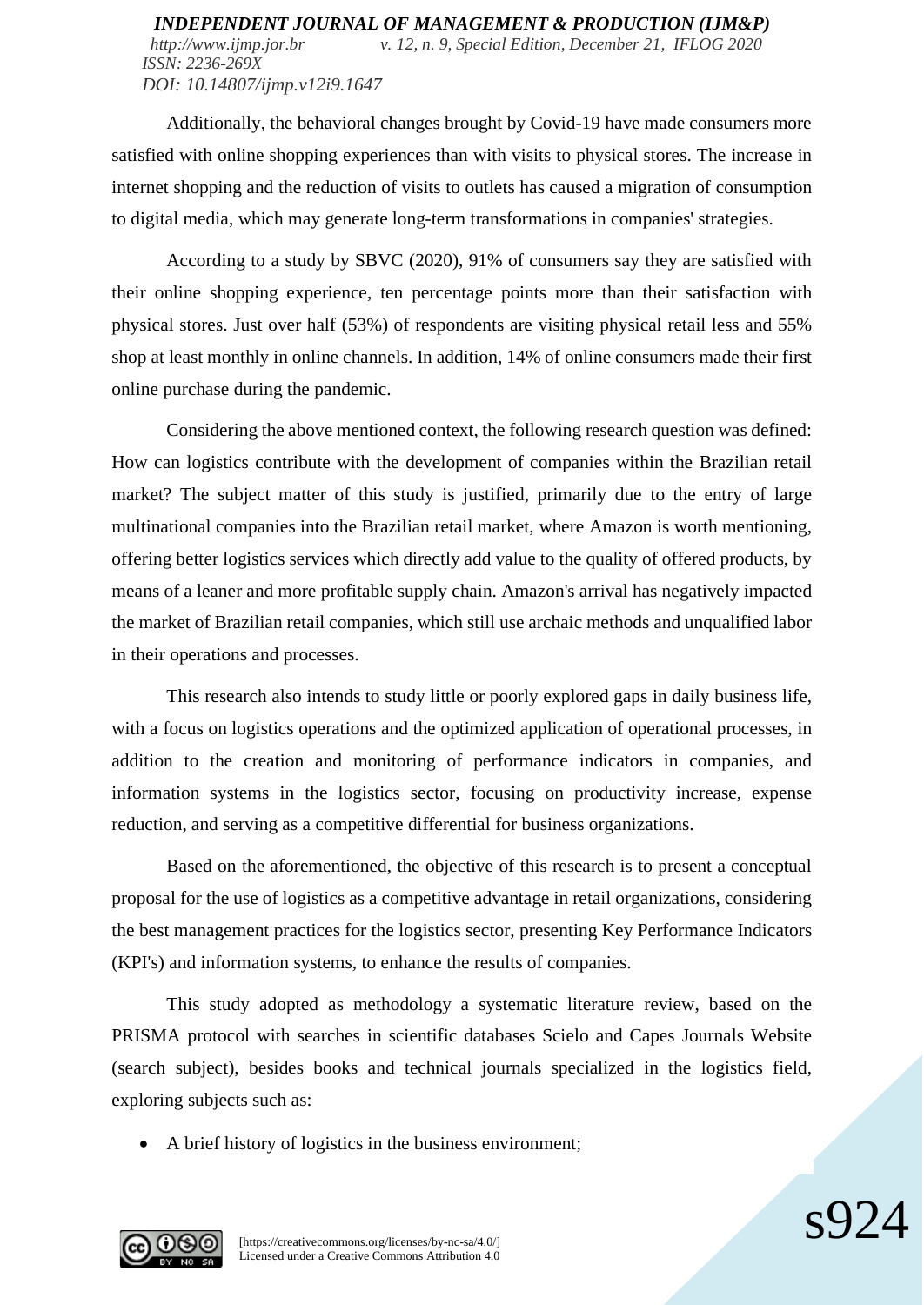- The importance of logistics in the supply chain flow; and
- The main factors for increasing logistics productivity as a competitive advantage in retail business organizations.

In addition to this introduction, the study is structured as follows: the second section presents a literature review of the main logistics concepts and their relation with the retail market. The third section discusses the research methodology used, a systematic review of the literature. In the fourth section the results are analyzed and discussed, followed by the conclusions in the fifth section and references.

## **2. LITERATURE REVIEW**

As from the investigated scientific literature, the study was divided into four subsections, for a better understanding of the addressed topics.

## **2.1. Logistics**

Logistical practices have existed for centuries, and it was mainly in wars that their strategies were used as a competitive advantage in the logistical ability to manage supplies, meet demands, with their results in operations being crucial in the military organization. However, it was only much later, and in the recent past, that business organizations recognized the benefits and advantages of logistics (Carvalho, 2002).

At the same time in which logistics is one of the oldest economic activities, it is also considered one of the most modern managerial concepts, being a facilitating agent in the exchange processes of production surplus between people, leading to the emergence of three important logistics functions: stock, storage and transport. In a more modern way, the concepts of logistics will be explored as of the 50's, with its emergence and application in the business environment, where previously the term transportation was the main point to be observed and studied within the organizations, where it should be noted that 2/3 of the logistic costs are generally directed to the transportation sector (Neves, 2010).

From the 1950's to the 1970's, the term business logistics became stronger in the market, with various projects being developed in the private sector and, in Brazil, it is worth mentioning the people transportation companies (COMETA), as the forerunners of the first quality programs and the introduction of performance indicators in their operations, implementing controls such as: fuel consumption, vehicle maintenance, driver training hours, etc. It is also important to highlight Companhia Metropolitana de Transporte Coletivo de São Paulo (CMTC)

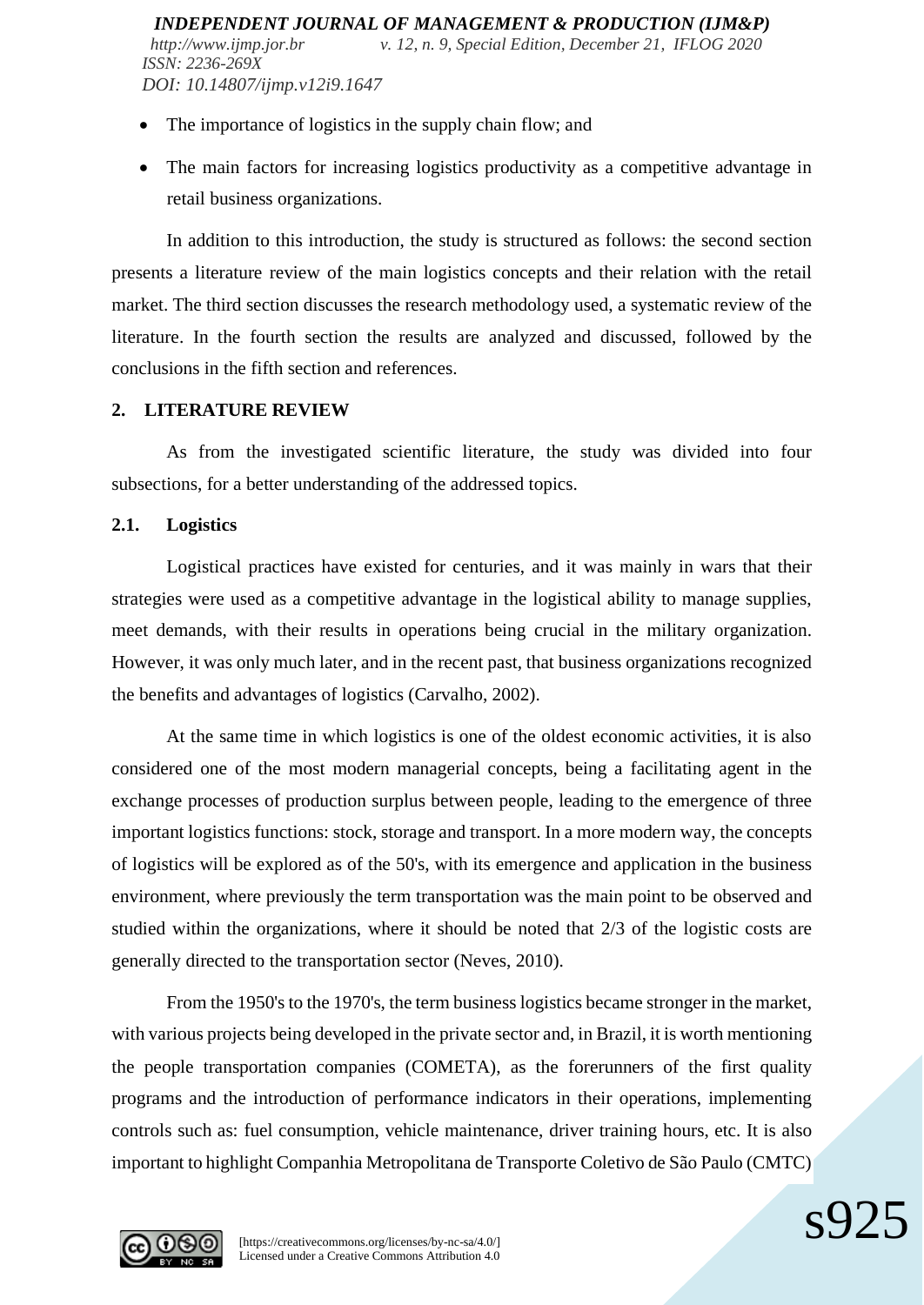and Viação Aérea Rio Grandense (VARIG), with the application of broader concepts and greater use of logistical resources in their operations.

From the 70's and until the mid 2000's, logistics is more directed and applied inside the companies in their operations, where a new broader concept emerges: the supply chain, encompassing all the efforts involved in the production and delivery of the final finished product, integrating several areas from the supplier's supplier to the final client's client (Carrara, 2007). This concept is wider, because it covers not only the level of commitment of the producing company's employees, but also a large net of contacts, with the collaboration and mutual commitment among all the companies responsible for delivering the final product at the lowest cost, in the shortest time and with the highest quality, where it is extremely common the gathering between contractors and contracted parties, seeking to increase the synergy, commitment and collaboration of all the elements involved along the supply chain, adopting a posture of great commercial partnership in the negotiations.

In Tsai's (2008) view, the supply chain systemic approach contradicts to a great extent the archaic and extremely confrontational relationship between buyers and suppliers adopted in the negotiations previously established in the buying and selling processes, being replaced and known today by the approach called Efficient Consumer Response (ECR).

Since the 2000s, the term supply chain is evidenced as a fundamental element, being strongly explored in the current scenario, evolving towards a supply network, with a more updated perspective and working in a globalized way, mainly due to the increase in the flow of imports and exports, being a primordial and fundamental factor for the survival and maintenance of competitiveness of multinational companies, expanding the availability of their products and services to the most distant nations.

Logistics is the process of strategically managing the purchase, transportation, and storage of raw materials, parts, and finished goods (and related information flows) by the organization and its distribution channels in such a way that current and future profitability is maximized by delivering orders at the lowest associated cost (Christopher, 2009).

## **2.2. Logistics and Retail Market**

For Churchill and Peter (2013), retailers create value for manufacturers by making their commercialized products available to demanding consumers, transferring information about the needs presented by consumer behavior in relation to the offered products, including taking risks for perishable products that have a higher possibility of losses, promoting the

s926

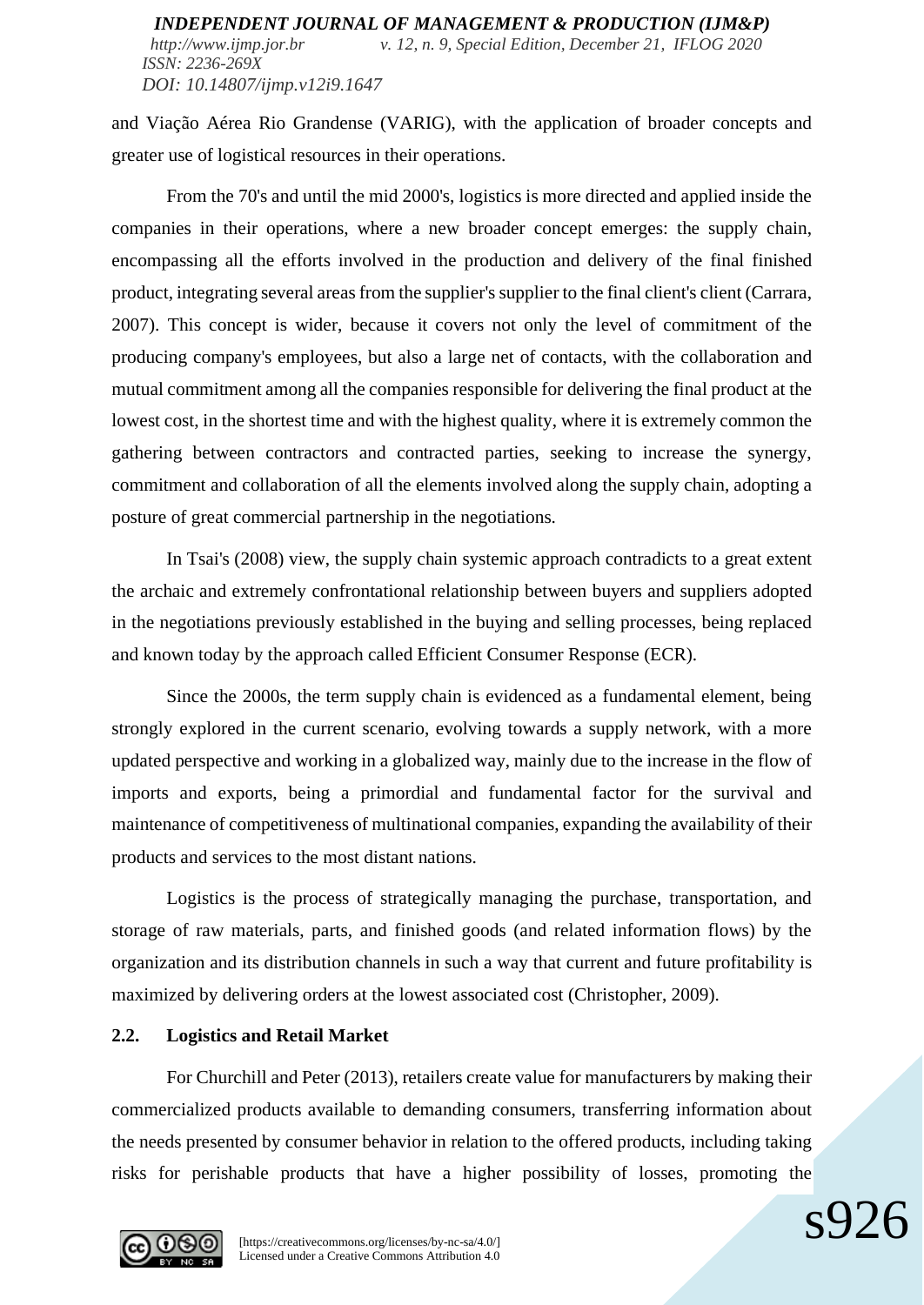manufacturers' products and offering services and conveniences to consumers that make the products become objects of desire for consumption.

When it comes to retail supply chain management, the market's need to obtain increasingly faster responses to the demands generated at the end-consumer, has driven companies to look for more flexible structures that have the necessary skills for the new scenario created by the economic globalization, mainly driven by the retail market (Arbache, 2011).

#### **2.3. Logistics and KPI's**

A company, based on streams, applies rigorous standards to measure or evaluate the performance of its logistics services (Carvalho, 2002), where these standards and results are measured through performance indicators, also called Key Performance Indicators (KPI's), which serve as a tool for analysis and control of the quality of logistics services performed by suppliers to any company. Thus, this section aims to describe the improvements in companies, through the analysis and study of performance indicators used in the logistics environment.

All evaluation systems applied in the business environment, should preferably be composed of performance indicators that allow the integration of the different processes and areas, providing a solid basis for decision making. According to Bititci (2015), performance indicators must be aligned with the company's strategic objectives. In general, it is observed in the literature that these performance indicators should preferably be an index, which must be clear, objective, and aligned with a competition strategy (Bititci, 2015; Kennerley; Neely, 2003).

Performance indicators guide the business organization not only to measure a certain goal, but also to solve a problem, according to Table 2, where the creation of each KPI was based on the information of a defect in its operational process, identified from the experience of one of the authors of this work, responsible for the logistics of a fashion company, which exists for over 30 years, with operations throughout the Brazilian territory.

Having performance indicators, which are clear, objective and easy to understand in an organization is a primary and diferenciatory factor to strive for continuous improvements, and ensure that all employees, regardless of hierarchical levels, can move in the same defined direction, aiming for the same objectives and strategies outlined by management (Neves, 2010). Performance indicators also represent an important communication link between executives, to transmit to their subordinates the mission and vision of their company, through the



[https://creativecommons.org/licenses/by-nc-sa/4.0/] Licensed under a Creative Commons Attribution 4.0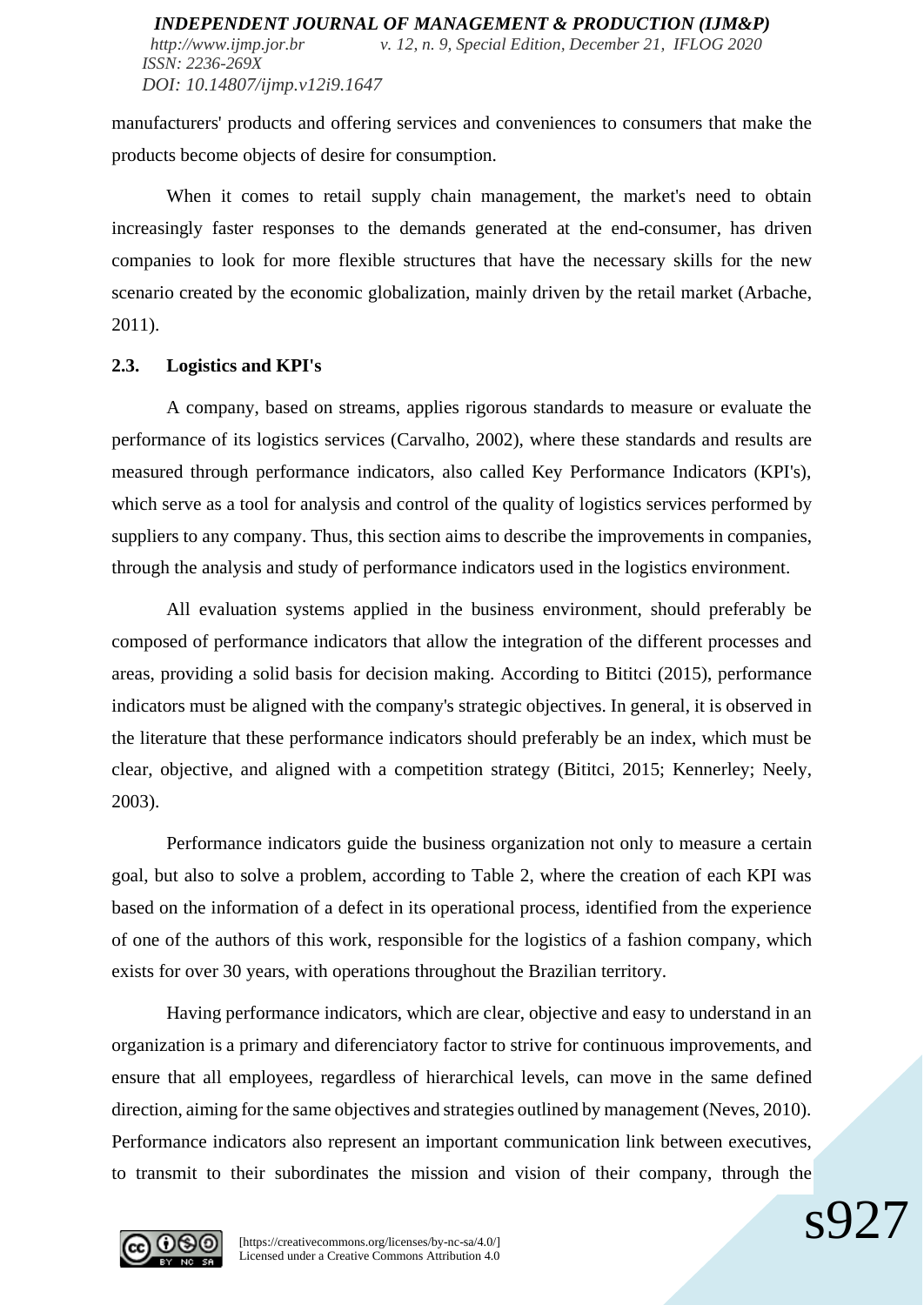*http://www.ijmp.jor.br v. 12, n. 9, Special Edition, December 21, IFLOG 2020 ISSN: 2236-269X DOI: 10.14807/ijmp.v12i9.1647*

integration of all employees at various operational levels to achieve the defined strategic objectives.

| Observed problems                                  | Proposed indicators                                                |  |  |  |
|----------------------------------------------------|--------------------------------------------------------------------|--|--|--|
| Products delivered after the deadline to customers | Average percentage of orders delivered on time                     |  |  |  |
| Products delivered to customers with damages       | Average percentage of products being delivered<br>damaged          |  |  |  |
| High employee absenteeism                          | Average percentage of the main reasons for<br>employee absenteeism |  |  |  |
| Source: The authors (2021)                         |                                                                    |  |  |  |

#### Table 2: Observed problems and proposed indicators

When creating KPI's, the following caution must be taken (NEVES, 2010):

- KPI must be aligned with the company's strategic planning;
- Important, measurable and realistic business goals should be defined;
- KPI's must have clear rules and be easy to calculate;
- After the KPI's are created, it is necessary to constantly monitor the obtained results and make sure that the company is within the expected performance; and
- The measured deviations must be corrected through KPI's analysis and continuous improvements must be proposed.

According to Neves (2010), the main logistics indicators are:

- Perfect Order: Measures the % of orders delivered on time to customers, complete, undamaged, and without problems in their tax documentation;
- Order Cycle Time: Measures the actual time between the receipt of the order and delivery to the end customer;
- Stock Coverage: Measures the time in which the existing stock is sufficient to meet demand, without the need for replenishment;
- Dock-to-stock time: Measures the time between the unloading of the products at the receiving dock until the material is available, properly addressed and free for the separation processes;
- Inventory Accuracy: Measures the % accuracy between physical and book inventory;
- Transportation Cost: Measures the proportional % of the transportation cost in relation to the total value of the transported goods; and

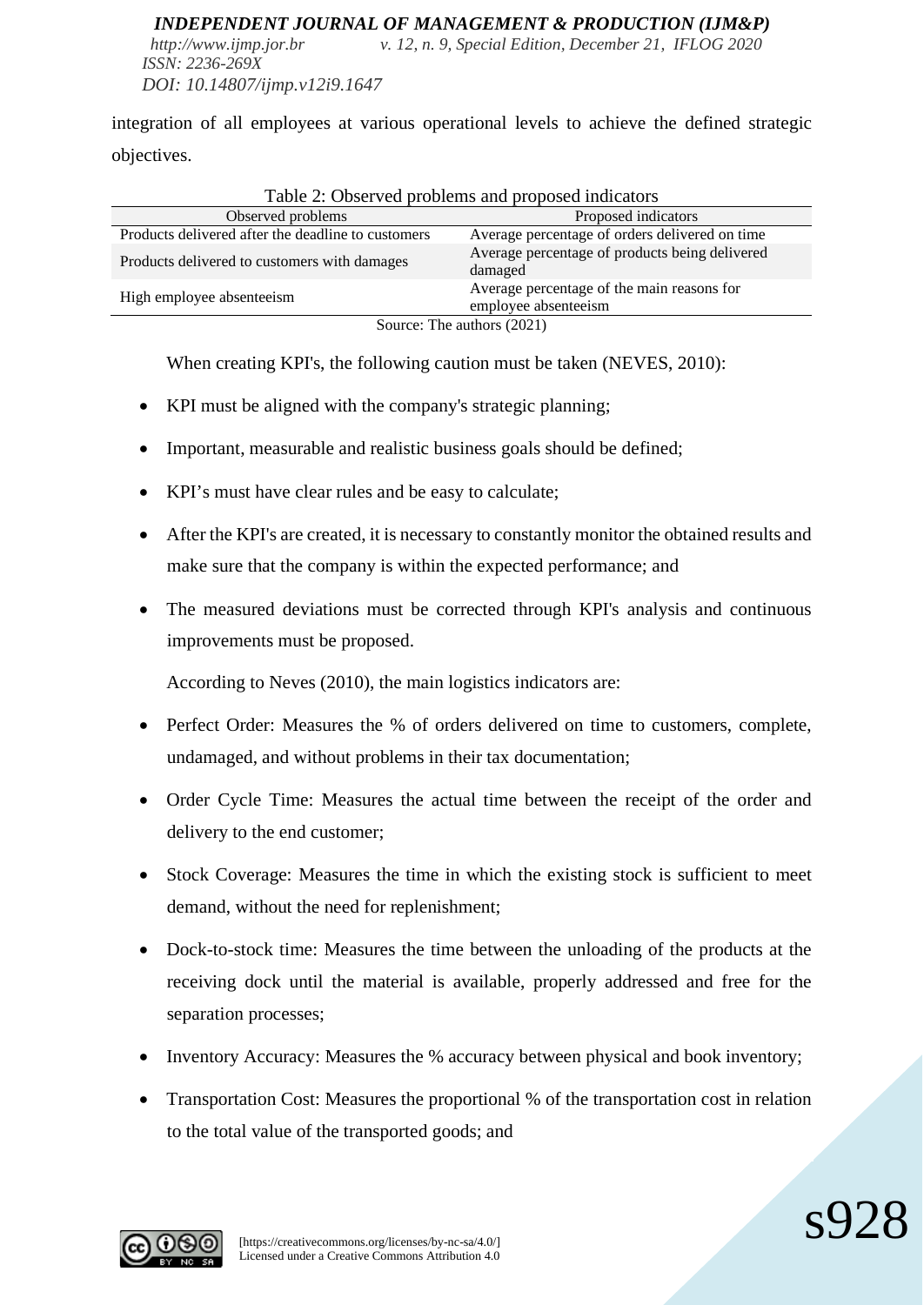• Transportation Damages: Measures the % of damaged goods in relation to the total value of transported goods.

#### **2.4. Logistics and Information Systems**

Fleury and Fleury (2011) point out that, despite the broad movement with the need for continuous evolution and changes required by the market, there are still major barriers to be overcome for the evolution of operations; both to implement new management concepts, as well as operational practices and information technologies.

The globalization trend is generating a new global vision of operations in logistics (Dornier et al., 2000) where, firstly, there is a need for significant cost reduction in logistics operations, now perceived as a source of differentiated services and of competition and, secondly, technology allowing greater access to information for planning and management purposes, from suppliers to the final customer and, thirdly, companies are avoiding the internal vertical integration of the organization and migrating to an external integration, in connectivity with the globalized world, building a large logistics chain of commercial partners.

Before addressing these technologies, it will be briefly discussed Information Systems (IS) and the main location to be worked in this study with these technologies, which are the Distribution Centers (DC). According to Karim (2011), IS are data, processes and technologies that work together to collect, process, store and distribute information, aiming to enhance and streamline the decision-making process in organizations. For this author, the importance of an IS is focused mainly on providing more accurate and faster information so that decisions are grounded more effectively.

The Management Information Systems (MIS) deal with a process of data transformation into information that are used for decision analysis in the organization structure, as well as provide the support and administrative security to achieve the company's expected results (Oliveira, 2009). As stated by Laudon and Laudon (2007), one of the objectives of implementing an IS in an organization is to improve the decision-making processes by managers, who use real data, provided by IS.

In the opinion of Rodrigues and Pizzolato (2003), "the DC is a regional warehouse configuration where consolidated shipments are received from several suppliers. These loads are fractioned in order to group the products in correct quantity and assortment, then forwarded to the sales points". According to Lacerda (2000), the DCs represent a great advantage in productivity increase and cost reduction for companies that receive in a single way (a single

 $\mathbf{s}$ 97

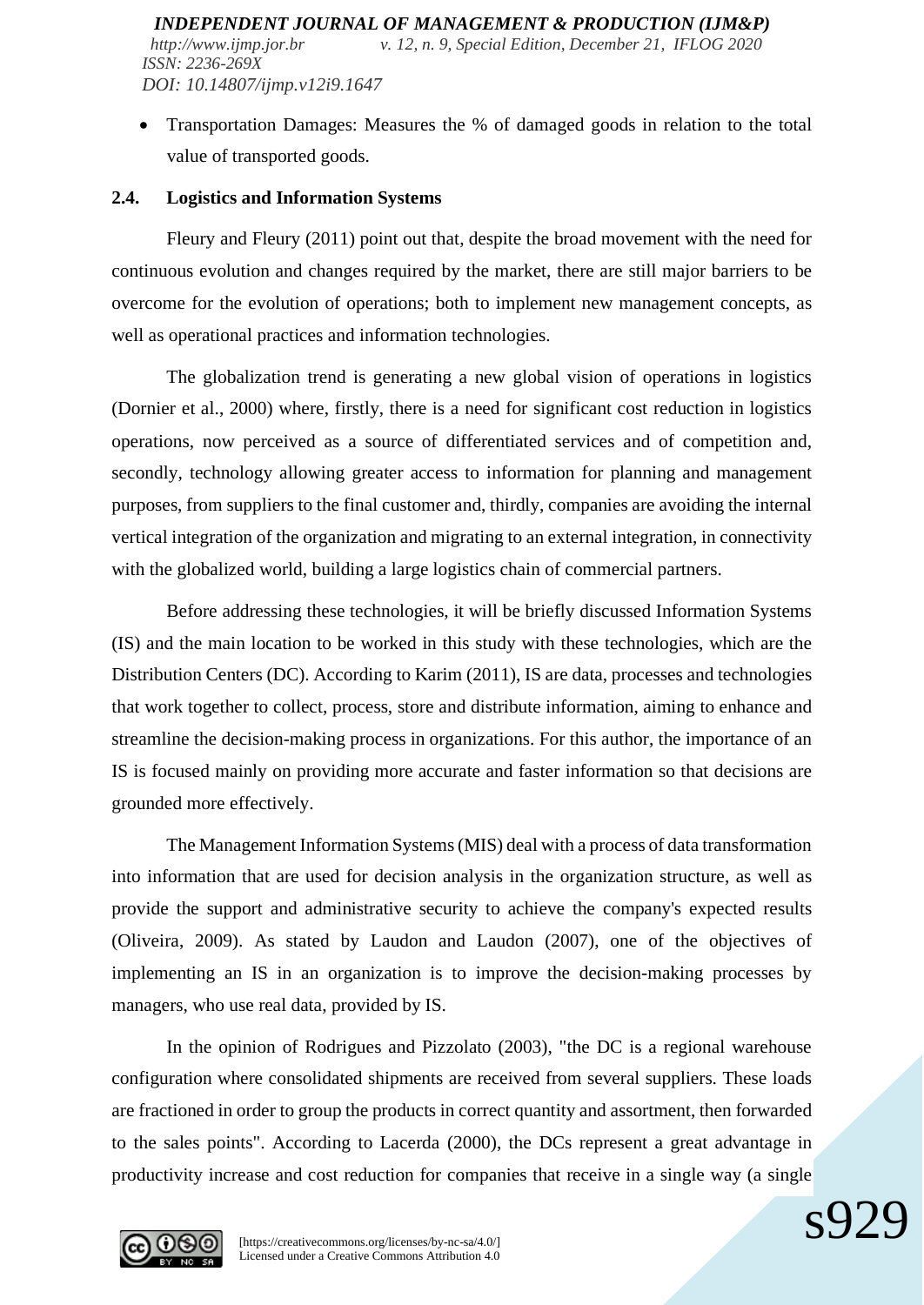load) the orders that were placed with several suppliers, thus reducing transportation costs, since the shipments that are received by the DCs are consolidated.

The investment in IS of companies that manage the DCs, such as a Warehouse Management System (WMS), will make it possible to reduce significantly the operating costs of the retail company, placing it in a competitive position in the market (Ma & Liu, 2011). By deploying the WMS, the information circulates within the company, among employees (leaders and subordinates), in a more agile way, minimizing deficiencies, helping the company with the control and reduction of inventories, improving the profitability of the business and reducing costs, where it is worth highlighting the reduction of costs with human resources, because productivity is enhanced and thus a smaller number of people will be required to perform a particular task.

According to Banzato (2011), with the implementation of a WMS, the company can improve in two important business fronts. The first is reducing logistics costs and the second is enhancing the results of the quality of services offered to the customer. The cost reduction is achieved through better control of activities performed by the workforce, resulting in a more functional DC that will require a lower workload from its employees, generating greater gains for retail companies.

It is worth noting that the most frequently observed improvements in retail logistics operations are directly related to the significant reduction in the need to work overtime, a reduction also seen in the hiring of personnel as the company grows commercially. Perhaps the greatest advantage of having an automated environment with a WMS is to obtain a real-time record of all errors made, which are immediately discovered and corrected, avoiding failures in future processes (Banzato, 2011).

When it comes to Enterprise Resource Planning (ERP), there is a real need for integration among the various existing sectors in companies, becoming more evidenced and popular in corporate business in recent years (Tsai, 2008). Also according to the author, the ERP system provides not only the integration of the various sectors in business organizations, but also reduces costs, processing time and real-time data exchange in an integrated way in companies.

Garcia et al. (2009) state that the IS of ERP type had an increase in its use by large and medium-sized companies after the 90's, becoming part of their business strategies and for this reason the decision making process about the deployment of this system, although extremely

 $\mathbf{s}93$ 



[https://creativecommons.org/licenses/by-nc-sa/4.0/] Licensed under a Creative Commons Attribution 4.0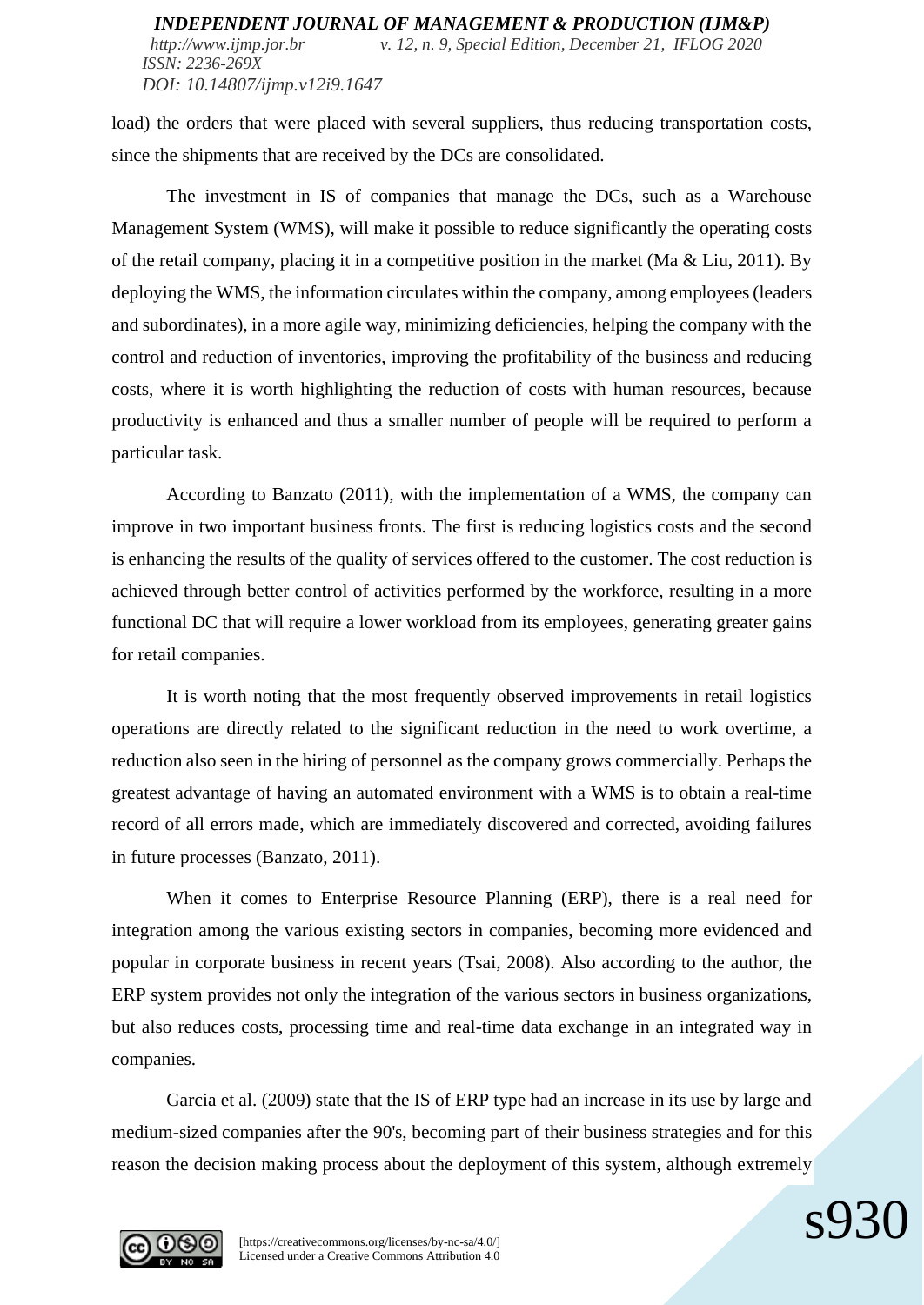necessary, is also quite complex and delicate. There are some ERP's known worldwide, among them, those of SAP and ORACLE.

#### **3. RESEARCH METHODOLOGY**

Regarding the nature of a research, the criteria for classifying the types of research vary from author to author, following interests, objectives and fields. Ander-Egg (1978) classifies the nature into two types: pure basic or fundamental research, which seeks scientific progress and aims at knowledge for knowledge's sake, and applied research which, as the name implies, has practical interests in solving problems. When the solution to a research problem has no apparent application to a practical problem, such research is called "pure" rather than "applied" (Booth, Colomb & Williams, 2019). Based on the above, the nature of this research can be classified as applied, considering that the presented conceptual proposal aims to encourage the use of logistics as a competitive advantage in retail organizations.

The strategy for collecting information was the bibliographic research, defined by Gil (2002) as a compilation consisting mainly of books and scientific articles. Its purpose is to analyze different positions that encompass a given subject. Marconi and Lakatos (2003) also state that such research is based on important works carried out with the capacity to enrich the material.

The studies were collected throughout the month of October 2020 in the databases Scielo and Capes Journals Website (search subject). The Scielo database is an electronic library covering a selected collection of scientific journals basically in Portuguese and Spanish, with blind and peer-reviewed documents, ensuring their quality. Scielo was chosen because it contains high quality articles, such as scientific journals, books, congress proceedings, and industry publications.

The Capes Journals Website was officially created by the Coordination for Improvement of Higher Education Personnel (CAPES), founded by the Brazilian Ministry of Education on November 11, 2000, and is a virtual library that gathers and makes available a large collection of national and international scientific production. Regarding the Capes Journals Website (search subject), only the contents of peer-reviewed journals were studied, ensuring the quality of the collected material.

The research process involved a systematic literature review using the PRISMA protocol (Moher et al., 2009). A literature review fulfills several purposes, among them, it shares with the reader the results of other studies that are closely related to the one being

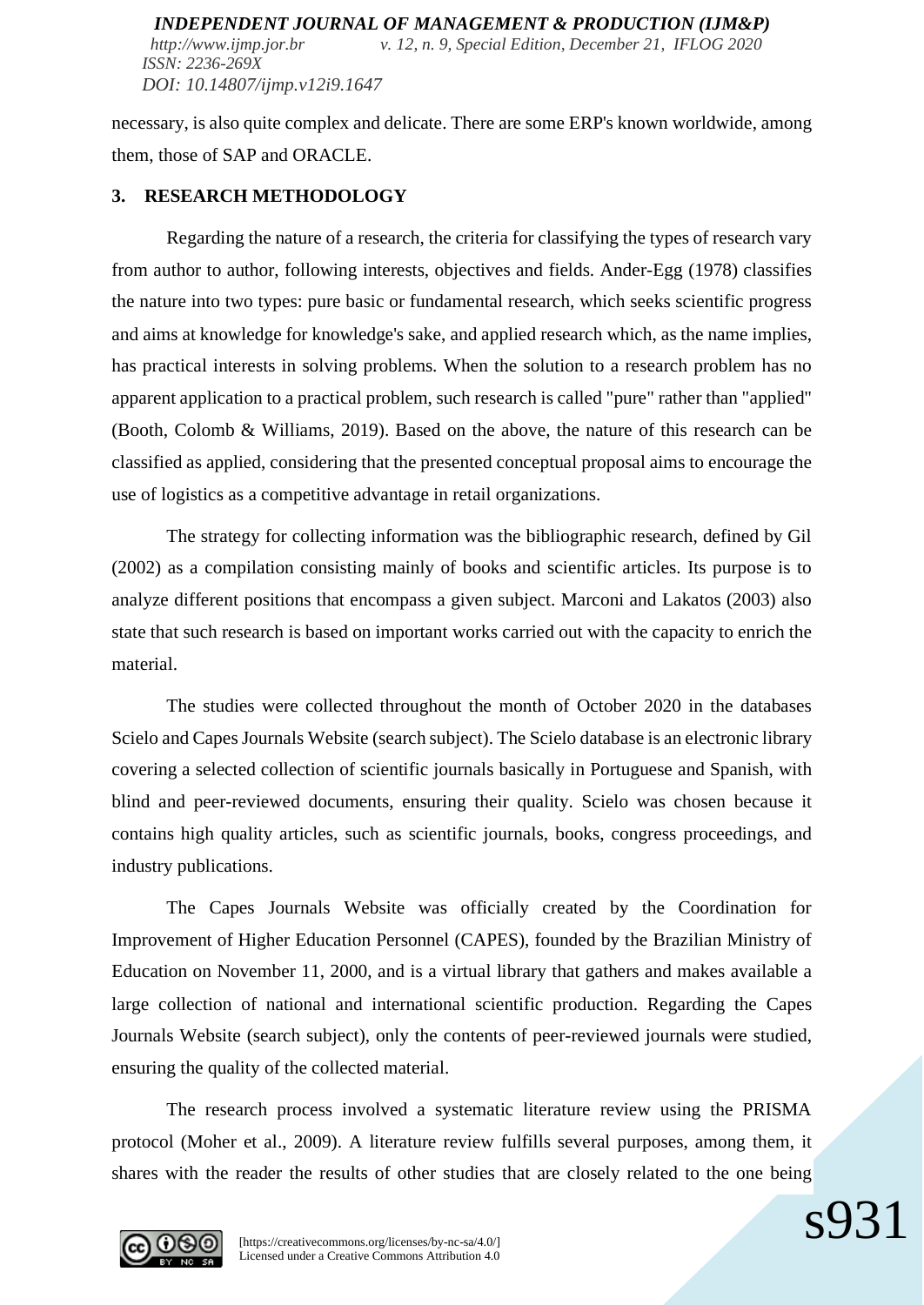*http://www.ijmp.jor.br v. 12, n. 9, Special Edition, December 21, IFLOG 2020 ISSN: 2236-269X DOI: 10.14807/ijmp.v12i9.1647*

conducted, fills gaps by expanding previous studies, and provides a framework for establishing the importance of the study and also a reference for comparing the results with other findings (Creswell, 2010).

In Robson's (2011) view, a systematic literature review is a specific way of identifying and synthesizing the evidence of a research study, with emphasis on:

- Provide comprehensive coverage of the available literature in the field of interest studied;
- Quality of the reviewed evidence presented;
- Follow detailed and explicit approach to data synthesis; and
- Use of transparent and rigorous processes throughout the conducted researches.

The systematic literature review was divided into four phases, as follows: 1) Identification of records - in Scielo and Capes Journals Website (subject search), 2) Screening - by excluding duplicated records, 3) Eligibility - by excluding unavailable text, method or author, and 4) Inclusion - by excluding documents not aligned with the purpose of this study. To search for records in the databases, the search phrase and boolean operators ((logistics) AND (retail)) were used.

The search phrase was defined based on the professional experience of one of the authors, responsible for the logistics area of a company in the fashion sector, as well as through preliminary research with a few articles, from which the most repeated terms were selected. To increase the number of records, it was decided to search the scientific bases allowing the identification of documents of any kind, including articles from scientific journals and congresses. As a filter, records identified in the period of 2010 to 2020 were used.

## **4. RESULTS ANALYSIS AND DISCUSSION**

## **4.1. Literature Review Results**

Table 3 shows the results of the systematic literature review, along the four phases of the PRISMA protocol (Moher et al., 2009).

Table 3: Information flow through the phases of a systematic literature review

 $\mathcal{S}^{Q}$ 

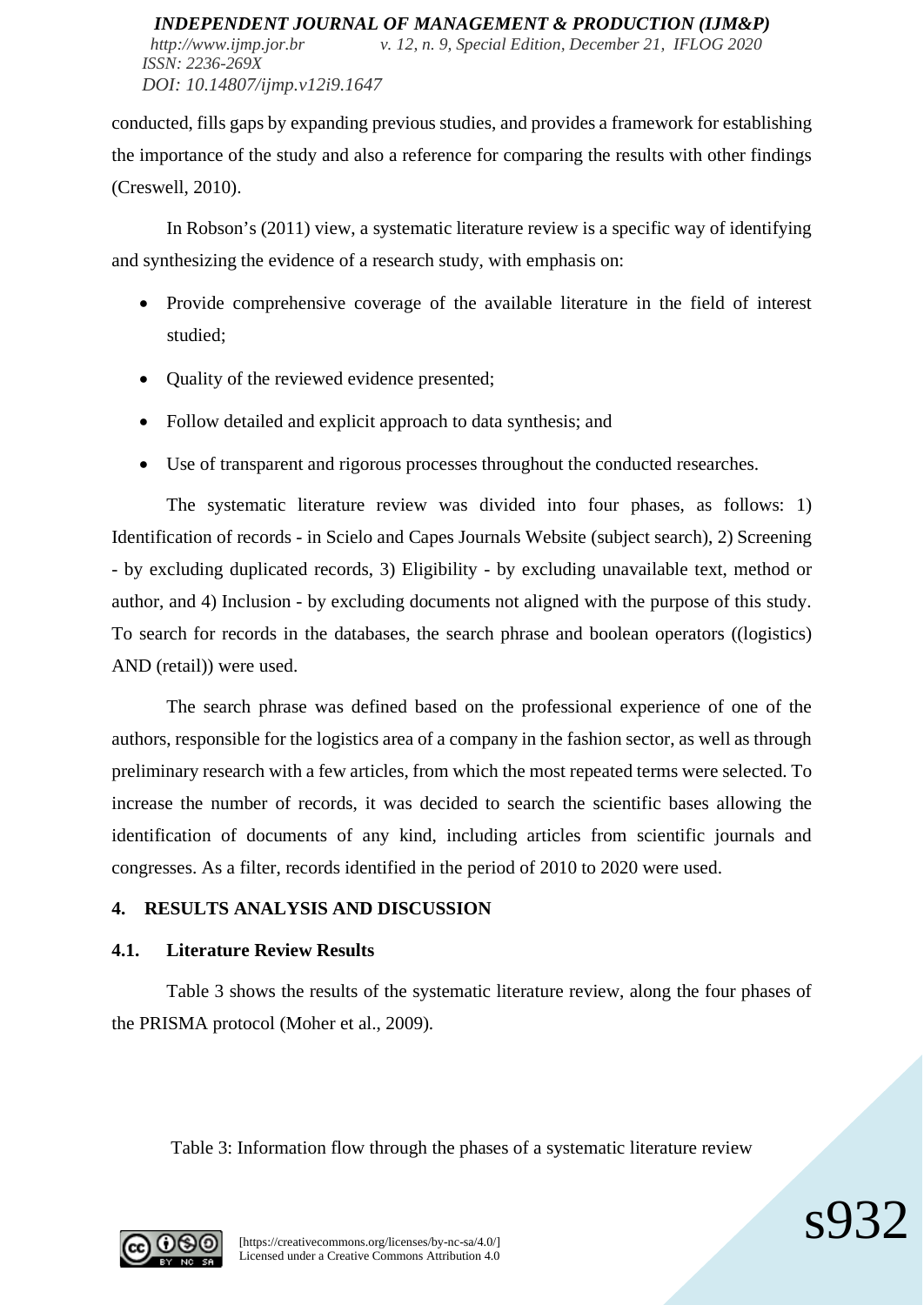*http://www.ijmp.jor.br v. 12, n. 9, Special Edition, December 21, IFLOG 2020 ISSN: 2236-269X*

| Text, authors or<br>Exclusion<br>Duplicated<br>method not<br>Criteria<br>records $(\#2)$<br>available (#24)<br>study $(\#56)$ | Texts not aligned<br>with the scope of this |
|-------------------------------------------------------------------------------------------------------------------------------|---------------------------------------------|
| logistics<br>Scielo<br>16<br>2<br>AND retail                                                                                  | 10                                          |
| Capes<br>logistics<br>78<br>Journals<br>22<br>AND retail<br>Website                                                           | 46                                          |
| Total<br>94<br>92<br>68                                                                                                       | 12                                          |

*DOI: 10.14807/ijmp.v12i9.1647*

Source: The authors (2021)

The search phrase ((logistics) AND (retail)) was used in the two mentioned databases. In Scielo, 16 records were retrieved, and in the Capes Journals Website (search subject), 78 records were retrieved, totalizing 94 records in the first identification phase.

In the second phase, duplicated documents were eliminated, reducing the initial number to 92 records. Texts not available, even after a complementary search in Google Academic, as well as texts without author or method were excluded in the third phase, resulting in 68 remaining documents. In the last phase, texts not aligned with the scope of this study were excluded, leaving 12 papers dealing specifically with the logistics and retail theme, which were included in the literature review, in addition to books with important contributions to the studied subject. Table 4 displays the main topics that were identified, with their respective references.

| Lable 4: Lopics and references              |                                                                                                                                                                                                                                         |  |
|---------------------------------------------|-----------------------------------------------------------------------------------------------------------------------------------------------------------------------------------------------------------------------------------------|--|
| Topics                                      | References (year)                                                                                                                                                                                                                       |  |
| Logistics                                   | Carvalho (2002), Neves (2010), Carrara (2007), Tsai (2008), Christopher<br>(2009)                                                                                                                                                       |  |
| Logistics and Retail<br>Market              | Churchill and Peter (2013), Arbache (2011)                                                                                                                                                                                              |  |
| Logistics and KPI's                         | Carvalho (2002), Bititci (2015), Kennerley and Neely (2003), Neves (2010)                                                                                                                                                               |  |
| Logistics and Information<br><b>Systems</b> | Fleury and Fleury (2011), Dornier et al. (2000), Karim (2011), Oliveira<br>(2009), Laudon and Laudon (2007), Rodrigues and Pizzolato (2003),<br>Lacerda (2000), Ma and Liu (2011), Banzato (2011), Tsai (2008), Garcia et<br>al. (2009) |  |

 $T = 1.1 - 4.$   $T = 1.1$ 

Source: The authors (2021)

## **4.2. Qualitative Overview**

The systematic literature review used in this study specifically aimed to identify and synthesize the evidence for this research, with literature available in the field of logistics and retail. There is quality in the reviewed evidence and a detailed and explicit approach to summarize the addressed subjects, using transparent processes throughout the conducted research. When analyzing the documents included in the literature review (Table 4), it was evidenced that:

 $\mathbf{s}^{Q}$ 3

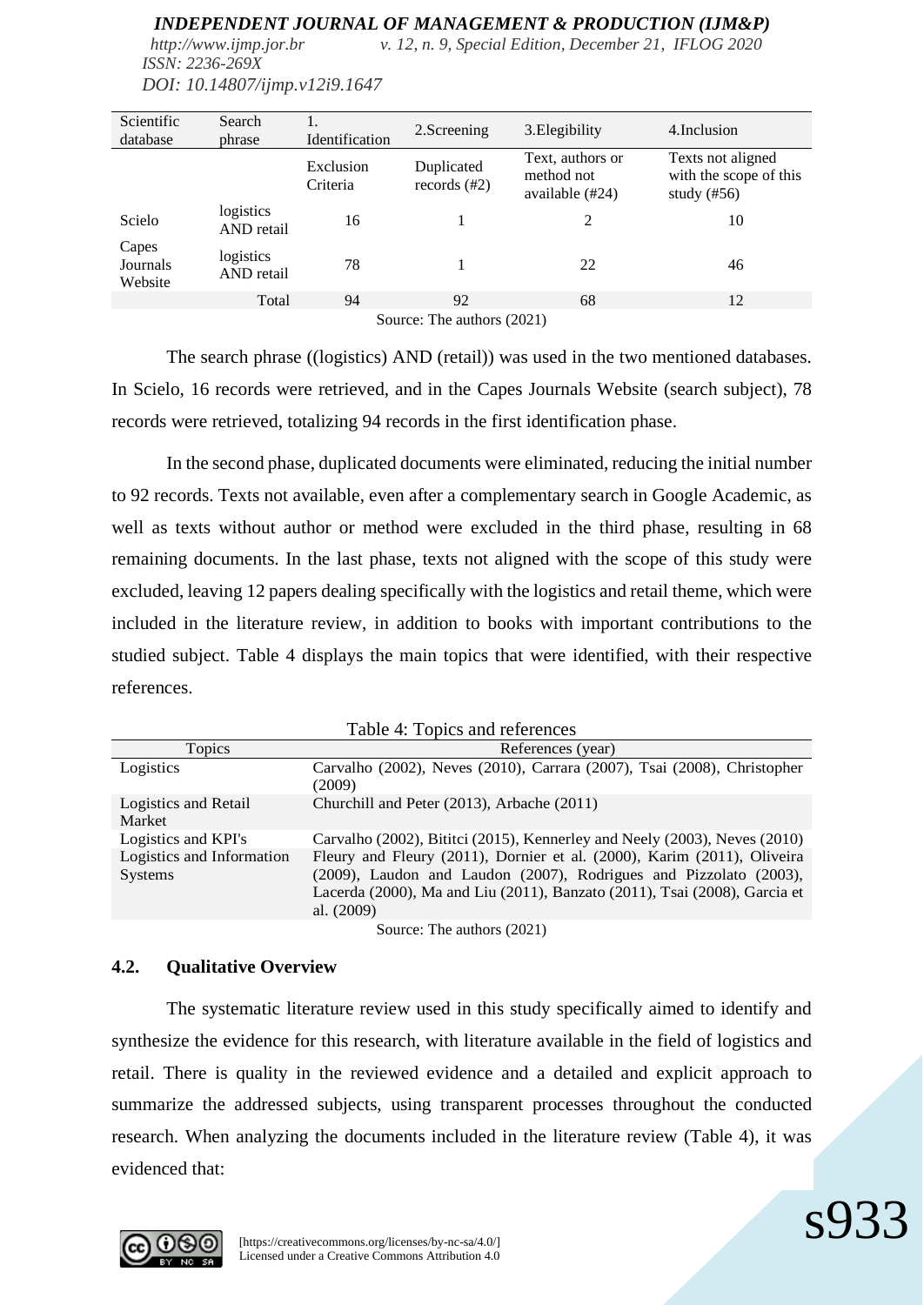- Year: There is no specific year that stands out for the quantity of studies, with the exception of 2011, in which five studies by different authors were identified, aligned with the theme of this research:
- References: All the authors of the studies are different, so there is an opportunity for a researcher interested in the relationship between logistics and retail to become prominent in this field of research;
- Institutional affiliation: There is no institution that distinguishes itself with research in the field of logistics and retail;
- Country: Regarding the countries of origin of the collected records, there is a predominance for Brazil, because the application of the concepts focused on logistics was concentrated on the internal needs of consumption associated with the external needs of exports from the Brazilian market;
- Source: Similar to references and institutional affiliation, there is no publication that is renowned for research involving logistics and retailing;
- Method: Among the various methods described it is worth highlighting the systematic review of the literature.

## **4.3. Conceptual Proposal**

Through the content analysis of the studies included in the literature review, it was possible to establish a conceptual proposal of the use of logistics as a competitive advantage in retail organizations (Figure 1).



Figure 1: Conceptual proposal of the use of logistics as a competitive advantage in retail organizations Source: The authors (2021)

The conceptual proposal of the use of logistics as a competitive advantage in retail organizations is discussed in more detail as follows.

 $\mathbf{S}^{\prime}$ 

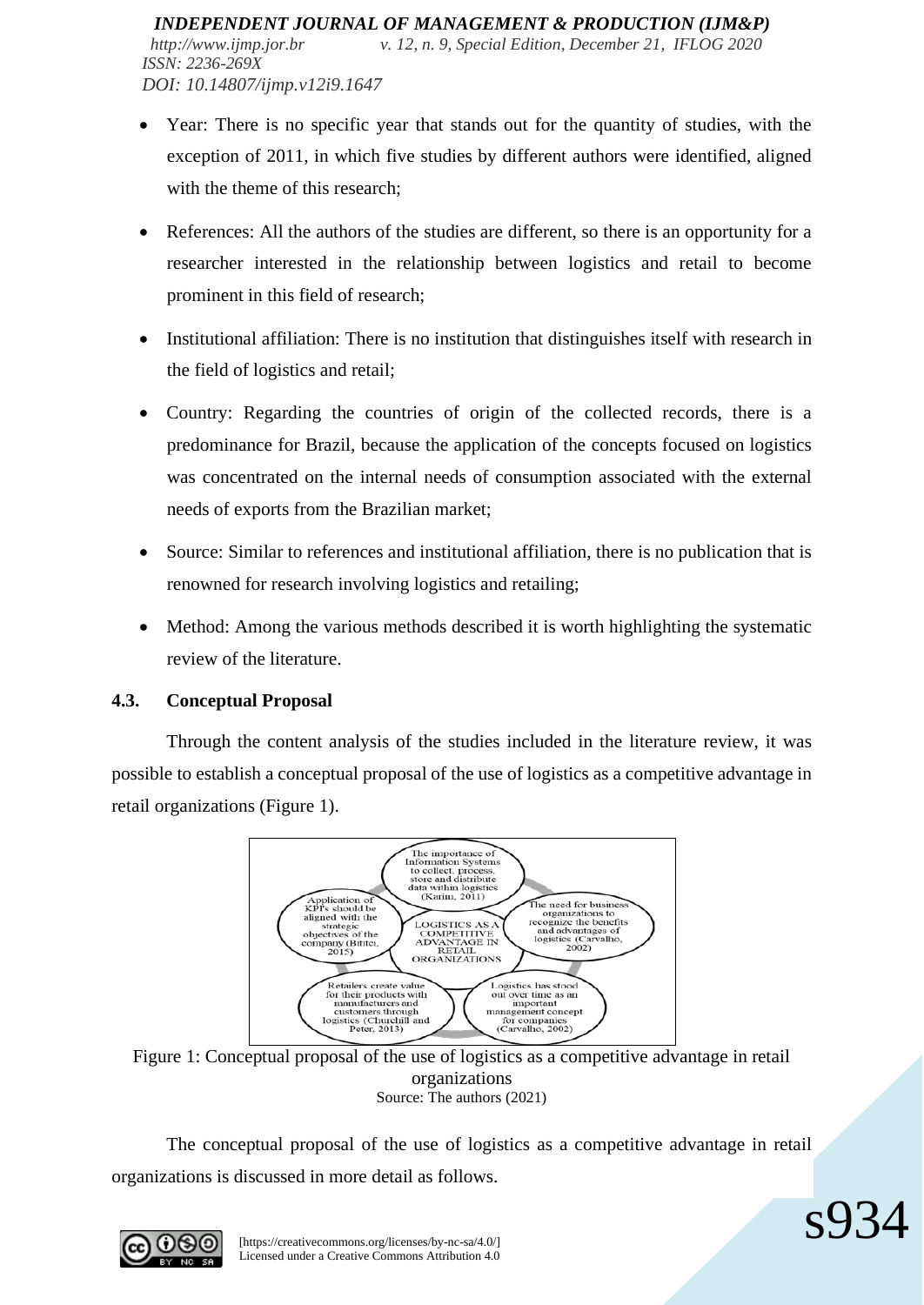*http://www.ijmp.jor.br v. 12, n. 9, Special Edition, December 21, IFLOG 2020 ISSN: 2236-269X DOI: 10.14807/ijmp.v12i9.1647*

- Information Systems Cruz et al. (2015) investigated a transportation problem considering the expedition of goods, using the Excel SOLVER as a tool for the linear programming (LP) modeling problem to support decision making. The model allowed to suggest enlarging the use of vehicles, the demand absorbed by each store and identified important points, such as the fact that the pallets demand and DC expedition capacity are aligned, having no fleet sizing problems nor installations. The model designed by Cruz et al. (2015) made it possible to obtain information on how to allocate charges for expedition before operationalizing activities, allowing to plan the operation more efficiently based on data collected in the company. It was possible to increase the number of pallets sent to stores, when compared with the historical decisions made by the company.
- Application of KPI's aligned to the Strategic Objectives of the Organization According to Cruz et al. (2015), in order to obtain results that actually contribute to an improvement in a company's expedition planning, it is necessary that the data collected fairly represent the company's reality. This finding is of great importance in the meaning that the quality of the information that feeds the KPI's will be proportional to the quality of decision making based on them, and can significantly affect the competitiveness of the organization, positively or negatively.
- Value Creation for Products As informed from the Brazilian association of handling logistics (ABML), the logistics provider is a logistics service provider that specializes in the management of logistics operations activities, or part of the various stages of the supply chain, adding value to stored products of its customers, with the power to at least simultaneously provide services in three activities: inventory control, warehousing and transportation management (Rocha, Silva & Rosini, 2018).
- Modern Managerial Concept Delivering products to the consumption sphere is one of the important trade functions that take place in commercial companies. Rational management of these processes plays an important role in the distribution of goods. Recent studies point to the adoption of managerial decisions in the logistics system, considering purchasing interests (Kush et al., 2020).
- Need for Organizations to recognize the Benefits and Advantages of Logistics The knowledge about the benefits and advantages of logistics, can support an organization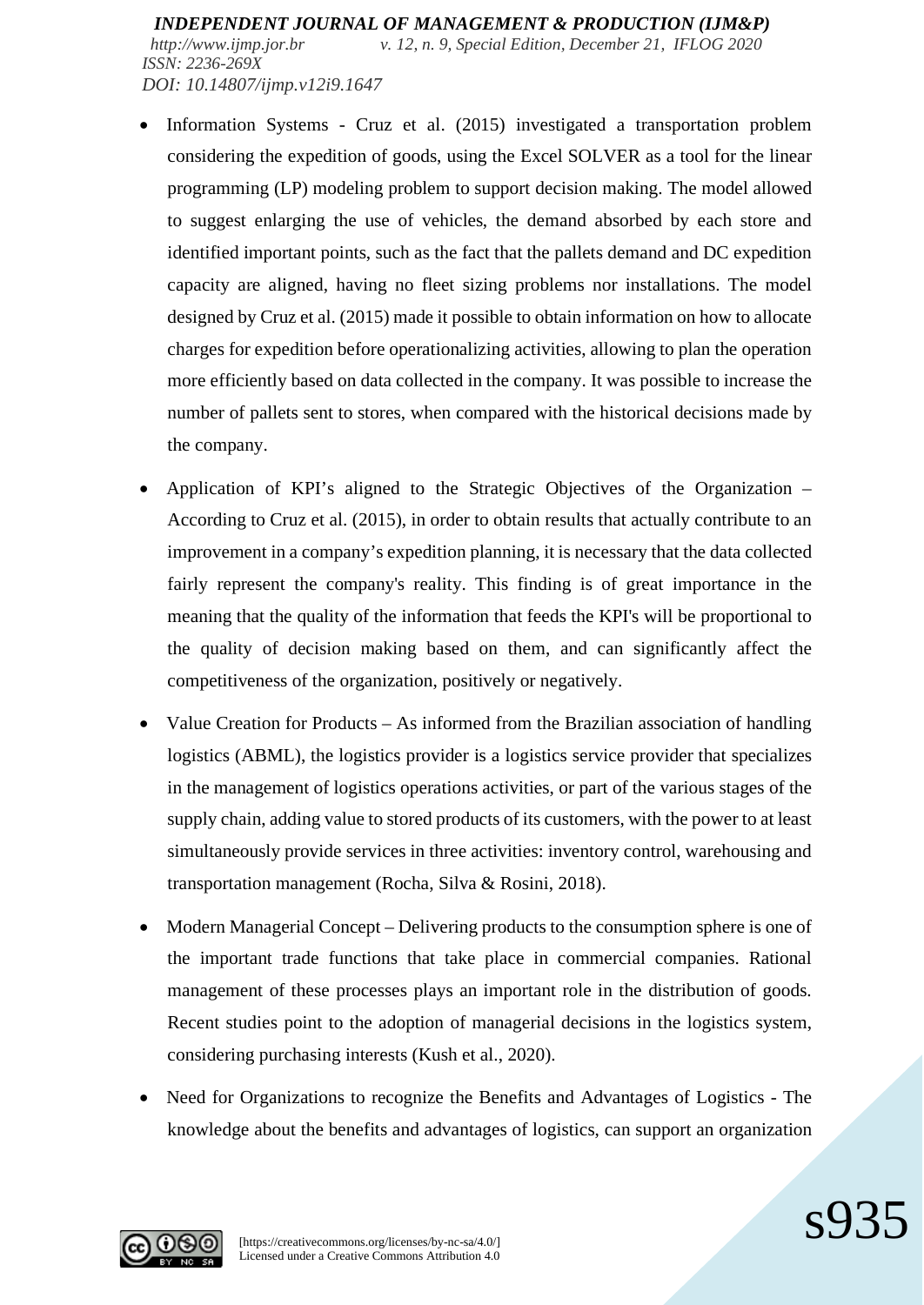in the appropriate decision regarding the supply chain strategy, such as lean, flexible, responsive and agile, as described by Neto, Fusco and Machado (2014).

#### **5. CONCLUSIONS**

This study intended to describe how logistics concepts have relevance and gain a new dimension in the structural changes of business organizations, especially in the retail market within the globalized competitive context and the present moment of the Covid-19 pandemic, where the competitive contribution that logistics provides, through performance analysis systems and applied technologies as factors of competitive advantage, was mainly addressed.

It is believed that the objective of this study was reached, by means of the development of a conceptual proposal for the use of logistics as a competitive advantage at retail organizations, comprising five aspects, namely: Information Systems, Application of KPIs aligned to the Strategic Objectives of the Organization, Value Creation for Products, Modern Managerial Concept and, Need for Organizations to recognize the Benefits and Advantages of Logistics.

Despite the importance of further research involving logistics in the retail business, it is proven that companies that have a logistics structure supported by technology, processes and performance indicators, combined with a meritocracy-based management, with training and development of people, will have important competitive advantage factors in the business environment, especially in the retail market.

In addition to these studies, it is not enough to react to technological changes, customer demands, and market trends that usually move the company's bases, it is necessary to evaluate and identify the values that guide the business strategy, establishing the pace of change according to the market, which at this moment was seriously affected by the Covid-19 pandemic.

The organization must follow its own path as the driving force of the company's performance, evaluating profitability, assigning priorities, examining performance indicators, constantly diagnosing its own results, and having the competence to direct and, when necessary, change the steps to be followed with strategic measures to achieve success.

It is crucial to rethink new concepts for productivity increase in all segments of the retail business management, where by means of the analysis of networks and supply chains, a new focus can be given, creating value, generating profitability and offering a greater financial

 $\mathbf{s}$ 93



[https://creativecommons.org/licenses/by-nc-sa/4.0/] Licensed under a Creative Commons Attribution 4.0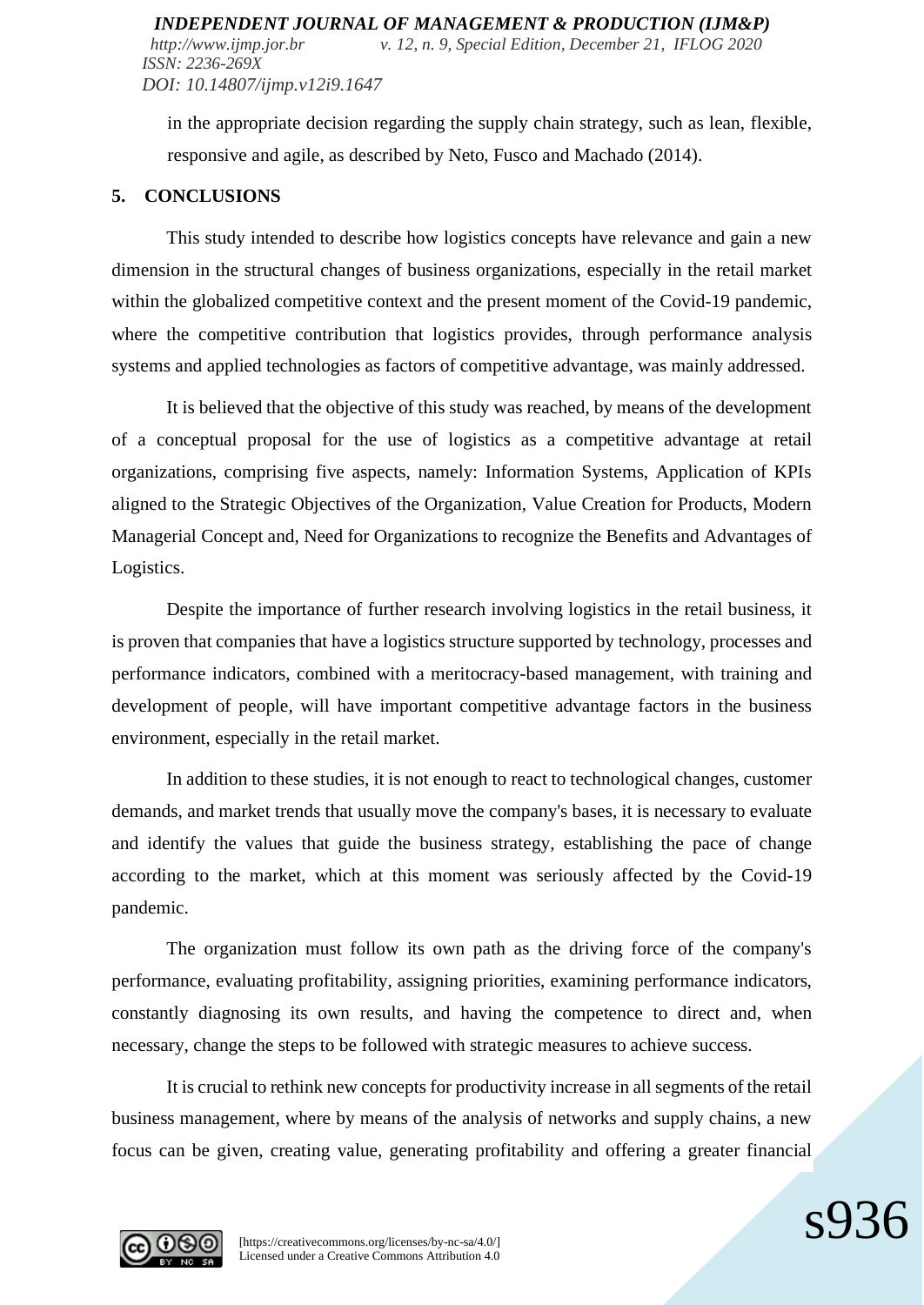*DOI: 10.14807/ijmp.v12i9.1647*

return for the company, as well as high quality products for customers and a positive impact on society.

There are limitations in this research on the subjects of logistics and retail, which did not consider worldwide scientific databases such as Scopus and Web of Science, generating a low quantity of material available with the necessary quality, dealing specifically with the Brazilian retail market, but this does not diminish the importance of the results found.

For future research, it is suggested to verify the negative impact on the retail business in times of economic crisis caused by Covid-19 and how logistics can contribute to the reduction of economic losses in retail companies.

## **6. CONFLICT OF INTEREST**

"We certify that there are no conflicts of interest associated with the work described in the article.

All corporate or institutional affiliations and all sources of financial support to the research is properly cited or mentioned in the manuscript."

## **REFERENCES**

Ander-Egg, E. (1978). **Introducción a las técnicas de investigación social: para trabajadores sociales**. 7. ed. Buenos Aires: Humanitas.

Arbache, F. S., Santos, A. G., Moreira, C., & Salles, W. F. (2011). **Gestão de logística, distribuição e trade marketing**. Rio de Janeiro: Editora FGV, Ed. 4.

Banzato, E. (2011). **Sistemas de Controle e Gerenciamento do Armazém (WMS).**. Available in: http://www.guialog.com.br/ARTIGO261.htm. Access in: Outubro 20, 2021.

Bititci, U. S. (2015). **Managing Business Performance: The Science and The Art**. United Kingdom, John Wiley & Sons, Ltd.

Booth, W. C., Colomb, G. G., & Williams, J. M. (2019). **A arte da pesquisa**. 3. ed. São Paulo: Martins Fontes.

Carrara, C. M. (2007). **Uma aplicação do SIG para localização e alocação de terminais logísticos em áreas urbanas congestionadas**. Dissertação (Mestrado de Engenharia Civil). – Universidade de São Paulo, São Carlos.

Carvalho, J. M. (2002). **Logística**. 3ª ed. Lisboa: Sílabo.

Christopher, M. (2009). **Logística e Gerenciamento da Cadeia de Suprimentos: criando redes que agregam valor**. 2ª ed., Ed. Cengage Learning, São Paulo.

Churchill Jr. G. A., & Peter. J. P. (2013). **Marketing: criando valor para os clientes**. São Paulo: Saraiva, 3. Ed.

Creswell, J. W. (2010). **Projeto de pesquisa: métodos qualitativo, quantitativo e misto**. 3. Ed. Porto Alegre: Artmed.

 $\mathbf{S}$ 93

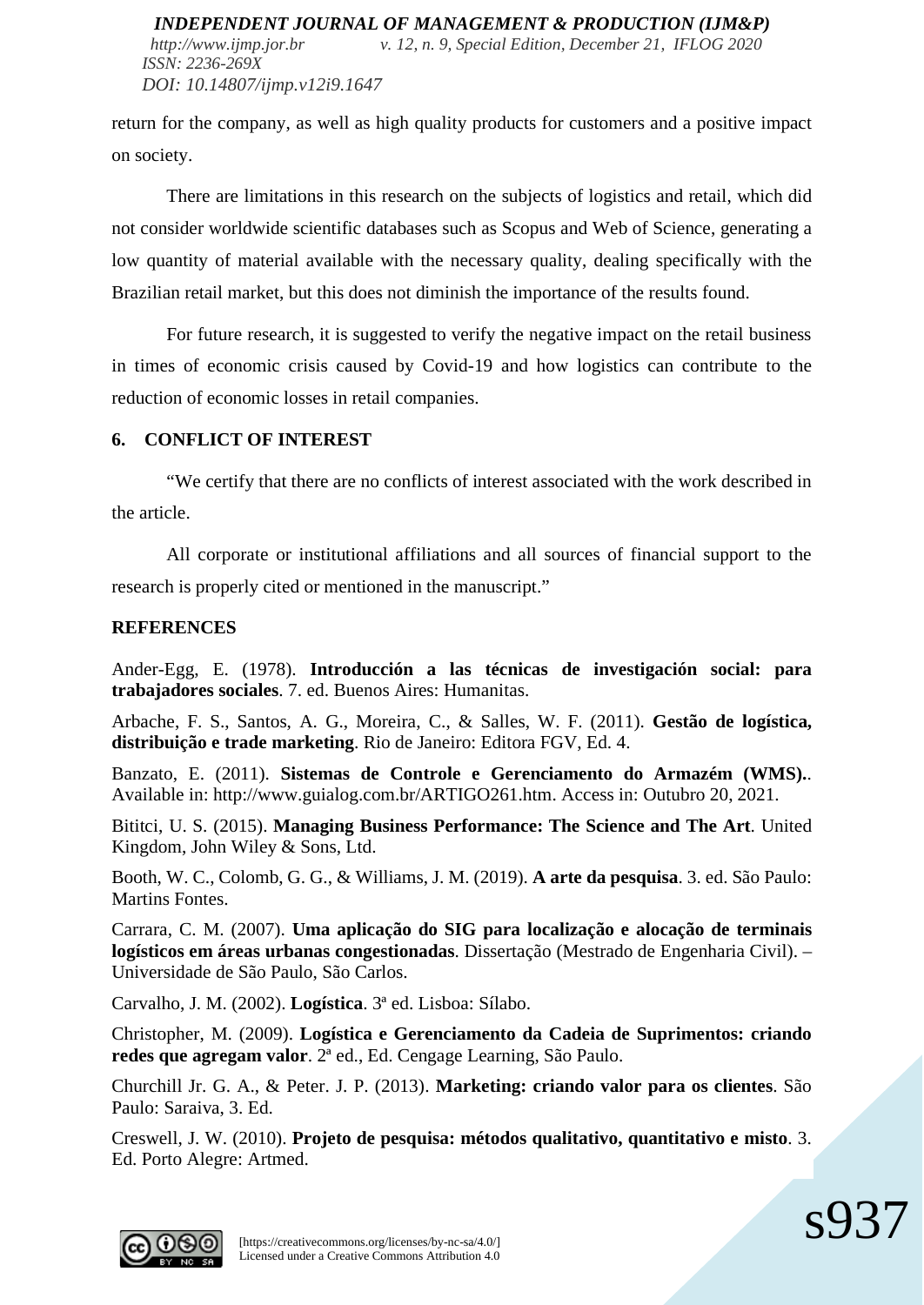*http://www.ijmp.jor.br v. 12, n. 9, Special Edition, December 21, IFLOG 2020 ISSN: 2236-269X DOI: 10.14807/ijmp.v12i9.1647*

Cruz, R. S., Viana, E. R., Silva, A. M., & Gomes, A. N. (2015). Optimization model for materials expedition: an aplication in a retail chain store. **Independent Journal of Management & Production**, v. 7, n. 5, Special Edition IFLOG 2015.

Dornier, P-P., Ernst, R., Fender, M., & Kouvelis, P. (2000). **Logística e Operações Globais: Textos e Casos** - São Paulo: Atlas.

Drucker, P. (1962). **The economy's dark continent**. Fortune, April, pp. 103-04.

Fleury, A., & Fleury, M. T. L. (2011). **Estratégias empresariais e formação de competências**. 3. ed. São Paulo: Atlas.

Garcia, D. P., Freitas, L. A. A., Glugovskis, T. O., & Albuquerque, J. P. A. (2009). **Importância do Processo Decisório na Implementação de um Sistema Integrado (ERP). e seus Impactos na Organização: um estudo de caso**. XVI SIMPEP: São Paulo.

Gil, A. C. (2002). **Como elaborar projetos de pesquisa**. Quarta edição. Editora Atlas.

IBGE – Instituto Brasileiro de Geografia e Estatística. (2018). **Pesquisa Anual de Comércio – PAC – Dados gerais sobre empresas comerciais**. Available in: https://www.ibge.gov.br/estatisticas/economicas/comercio/9075-pesquisa-anual-decomercio.html?=&t=destaques. Access in: Março 29, 2021.

Karim, A. J. (2011). The Significance of Management Information Systems for Enhancing Strategic and Tactical Planning. **Journal of Information Systems and Technology Management**. 8(2), 459-470.

Kennerley, M., & Neely, A. (2003). Measuring performance in a changing business environment. **International Journal of Operations & Production Management**, 23(2), 213- 229.

Kush, Y., Tonkoshkur, M., Vakulenko. K., Davidich, N., & Galkin, A. (2020). The rational scope of using direct and multilevel logistics channels for material flow distribution (case study in Ukraine).. **Independent Journal of Management & Production**, 11(7).

Lacerda, L. (2000). **Armazenagem Estratégica: analisando novos conceitos**. Rio de Janeiro: ILOS.

Laudon, K. C., & Laudon, J. P. (2007). **Sistemas de informações gerenciais**. São Paulo: Pearson Prentice Hall.

Ma, X., & Liu, T. (2011). The Application of Wi-Fi RTLS in Automatic Warehouse Management System. **International Conference on Automation and Logistics**. China: Chongqing.

Marconi, M. A., & Lakatos, E. M. (2003). **Fundamentos de metodologia científica**. 5. ed. São Paulo: Atlas.

Moher, D., Liberati, A., Tetzlaff, J., Altman, D. G., & The Prisma Group. (2009). Preferred Reporting Items for Systematic Reviews and Meta-Analyses: The PRISMA Statement. **PLoS Med**, 6(7).

Neto, P. L. De O. C., Fusco, J. P. A., & Machado, S. T. (2014). Supply chain strategies in the context of an e-commerce chain (e-chain).. **Independent Journal of Management & Production**, 5(2).

Neves, M. A. O. (2010). **Revista Mundo Logística**, Ano 1, Ed 3.

Oliveira, D. P. R. (2009). **Administração de Processos: conceitos, metodologia e prática**. São Paulo: Atlas.